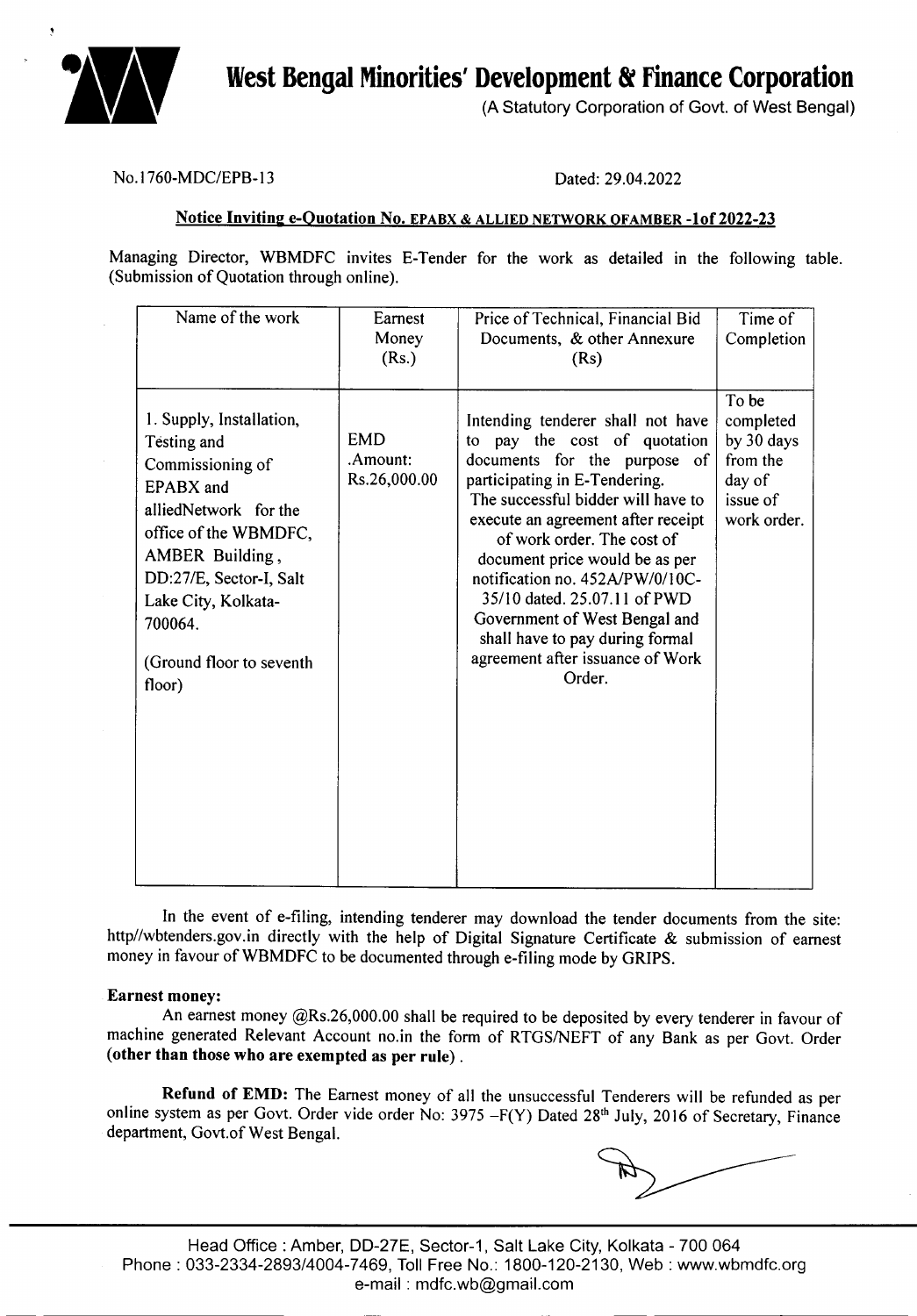

(A Statutory Corporation of Govt. of West Bengal)

# Eligibility Criteria of the Agency/Bidder:-

#### A) For 1<sup>st</sup> Call of NIT

- I) The intending bidders should produce credentials of similar nature of completed work of the minimum value of 40% of the estimated amount put to tender during 5 (Five) years prior to the date of issue of the tender notice, or
- 2) Intending bidders should produce credentials of 2(two) similar nature of completed work, each of the minimum value of 30% of the estimated amount put to tender during 5(five) years prior to the date of issue of the tender notice, or
- 3) Intending bidders should produce credentials of one single running work of similar nature which has been completed to the extent of 80% or more and value of which is not less than desired value at I above; In case of running works, only those bidders who will submit the certificate of satisfactory running work from the concerned Executive Engineer, or equivalent competent authority will be eligible for the tender. In the required certificate it should be clearly stated the work is in progress satisfactorily and also that no penal action has been initiated against the executing agency, i.e., the bidder.
- B) For 2nd Call of NIT
- I) Intending bidders should produce credentials of similar nature of work of completed work of the minimum value of 30% of the estimated amount put to tender during 5 (Five) years prior to the date of the tender notice; or,
- 2) Intending bidders should produce credentials of 2(Two) similar nature of completed work, each of the minimum value of25% of the estimated amount put to tender during 5(five) years prior to the date of issue of the tender notice; or,
- 3) Intending bidders should produce credentials of one single running work of similar nature which has been completed to the extent of 75% or more and value of which is not less than desired value at I above; In case of running works, only those bidders who will submit the certificate of satisfactory running work from the concerned Executive Engineer, or equivalent competent authority will be eligible for the tender. In the required certificate it should be clearly stated the work is in progress satisfactorily and also that no penal action has been initiated against the executing agency, i.e., the bidder.
- C) For 3rd Call of NIT
- I) The intending bidders should produce credentials of similar nature of completed work of the minimum value of 20% of the estimated amount put to tender during 5 (Five) years prior to the date of the tender notice, or
- 2) Intending bidders should produce credentials of one single running work of similar nature which has been completed to the extent of 70% or more and value of which is not less than desired value at I above; In case of running works, only those bidders who will submit the certificate of satisfactory running work from the concerned Executive Engineer, or equivalent competent authority will be eligible for the tender. In the required certificate it should be clearly stated the work is in progress satisfactorily and also that no penal action has been initiated against the executing agency, i.e., the bidder.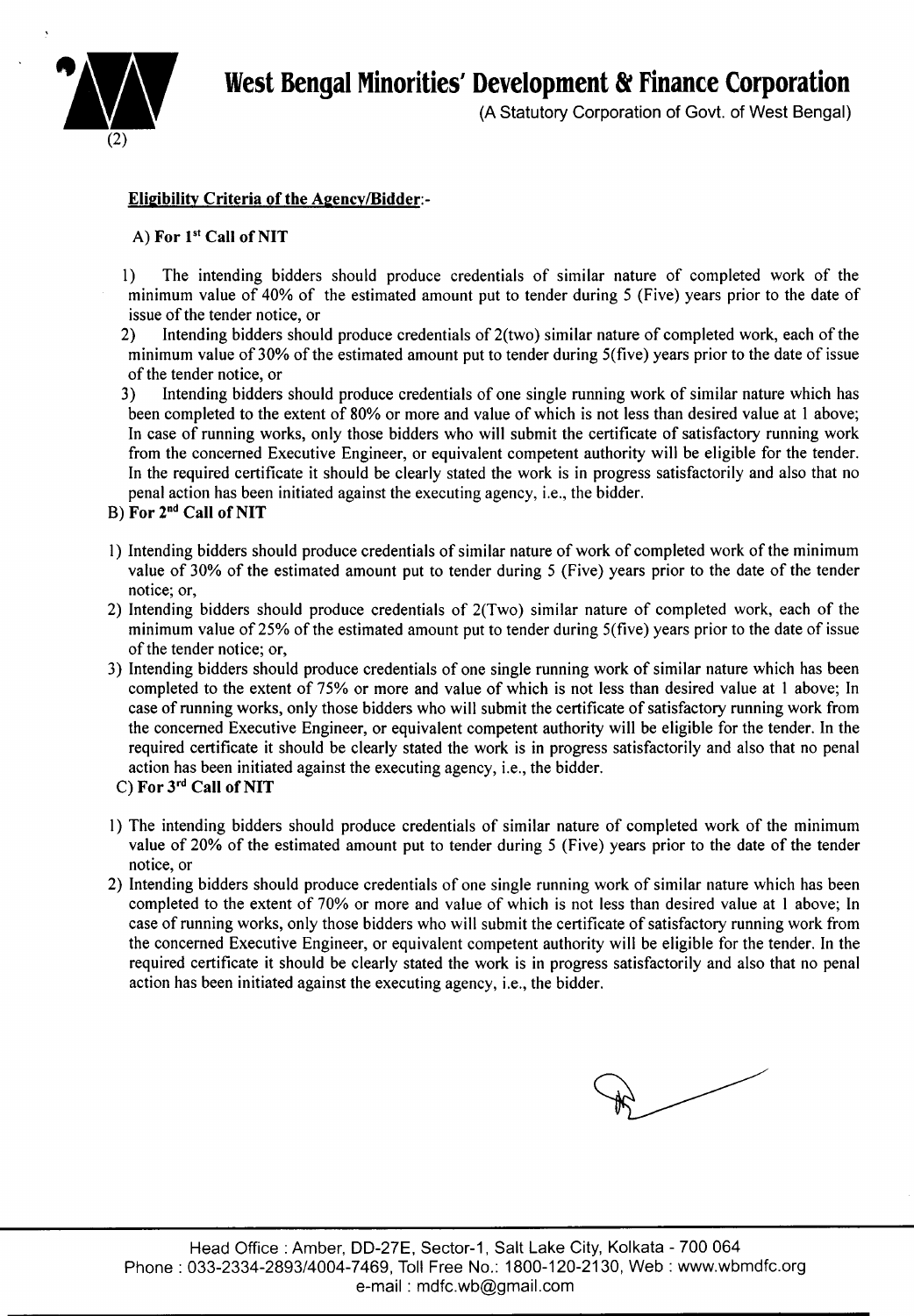

(A Statutory Corporation of Govt. of West Bengal)

(3)

#### Other terms and condition of the credentials-

- 1) Payment certificate will not be treated as credential;
- 2) i) Certificate issued by the Executive Engineer, or equivalent or competent authority of a *Statel* Central Government undertaking, Statutory/ Autonomous bodies constituted under Central/ State statute, on the executed value of completed/ running work will be taken as credential.
- ii)The prospective bidders shall have in their full time engagement experienced technical personnel.
- iii)PAN, Up to date Professional Tax clearance, Valid Trade License, GST registration Certificate with up to date return copy to be accompanied with the Technical Bid document. Income Tax (Saral) Acknowledgement Receipt for assessment year (2021-2022) to be submitted.
- iv) Registered or Notarized Deed of partnership *Firml* Article of Association & Memorandum, If any.
- v)If any Agency/Bidder is exempted from payment of EMD, copy of relevant Government order needs to be furnished.
- vi)Where an individual person holds a digital certificate in his own name duly issued to him against the company or the firm of which he happens to be a director or partner (even Managing Director), such individual person shall, while uploading any tender for and on behalf of such company or firm, invariably upload a separate copy of registered power of attorney (notarized not to be allowed) showing clear authorization in his favour, by the rest of the directors of such company or the partners of such firm, to upload such tender. The power of attorney shall have to be registered in accordance with the provision of the Registration Act, 1908.

vii)NoCONDITIONAL/INCOMPLETE TENDER will be accepted under any circumstances.

viii)List of "Technically Qualified Bidders" will be published in the web portal only.

ix) Financial Bid will be opened after 48 hours of publication of Technical Bid.

x)If any discrepancy arises between two similar clauses on different notifications, the clause as stated in later notification will supersede former one.

xi) The intending bidder or sub-AgencylBidder or authorized representative duly authorized by the bidder, holding a valid license/ Electrical Supervisors' certificate of competency in parts 1,2,3,4,5,6(a), 6(b), 7(a), 7(b), 10,11 & 12 issued by the State Government or Equivalent National Supervisors' Certificate of Competency for carrying out the installation work of the voltage classes involved shall be considered for carryout the electrical works. Supporting documents should be uploaded with his tender regarding particulars of the license with validity period held by the bidders or sub-AgencylBidders or representative duly authorized by the bidder.

xii) Plant Machineries and equipments should be owned or arranged through lease hold agreement by the bidders. If required.

xiii) The Bidder, at the Bidder's own responsibility and risk is encouraged to visit and examine the site of works and its Surroundings and obtain all information that may be necessary for preparing the Bid and entering into a contract for the work as mentioned in the Notice inviting Tender, the cost of visiting the site shall be at the Bidder's own expense.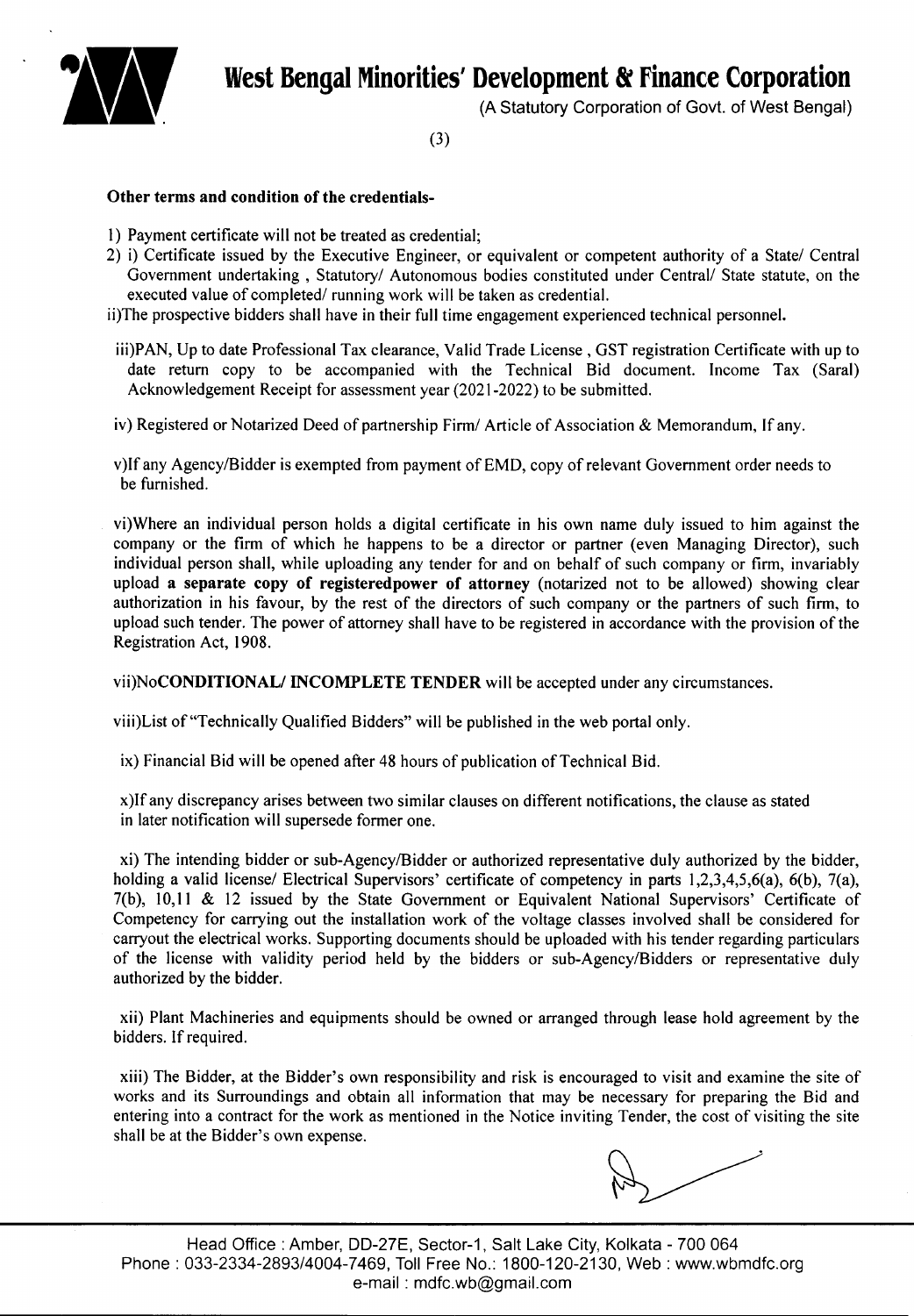

(A Statutory Corporation of Govt. of West Bengal)

(4)

xiv) The partnership firm shall furnish the registered or Notarized partnership deed and the company shall furnish the Article of Association and Memorandum.

xv) In the event of testing opted by the Engineer-in-Charge, such testing from any Government approvedTesting Laboratory will have to be conducted by the agency at his/their own cost.

xvi) Thebidder/agencymustnothavebeenblacklistedbyanyCourtofLawaanyGovenment /Central Autonomousbodies/PSUsandinanysuchfutureevent, theagency shall undertake tokeepWBMDFCinformed.

The rate of tender is to be submitted with duly digitally signed in the https://wbtenders.gov.in

Within date and time as stipulated in NIT/ NIQ.

The bid shall remain valid for a period not less than 120 days (One hundred twenty days) from the last date of submission of financial bid/sealed bid. If the bidder withdraws the bid during this period of bid validity, his earnest money deposit will be forfeited.

If any tenderer withdraws his offer before acceptance, without giving any satisfactory explanation for such withdrawals, he may be disqualified from participating in any future NIT/NIQ of this office for a minimum period of 1(one) year and suitable action, as deemed fit, will be taken by the Tender inviting authority.

If the last date falls on holidays or on bundh day or on natural calamity, the date shall automatically defer to the next working day.

All intending bidders are requested to remain present in the Chamber of the MD to witness tender opening procedure. After opening financial bid, if situation demand, MD may call offline open bid/sealed bid against the qualified bidders to lower down the offer rates.

The accepting authority of WBMDFC reserves the right to reject any or all the tender without assigning any reason whatsoever and he will not be bound to accept either the lowest tender or any of the tender.

Successful tenderer/Quotationer will be required to obtain valid Registration Certificate & Labour License from respective Regional Labour Offices where construction work are proposed to be carried out as per clauses u/s 7 of West Bengal Building & other Construction Works' Act. 1996 and u/s 12 of Contract Labour Act.

Successful tenderer/Quotationer will have to produce original GST Registration, and PAN Card etc. (as applicable) for verification prior to issuance of Work Order.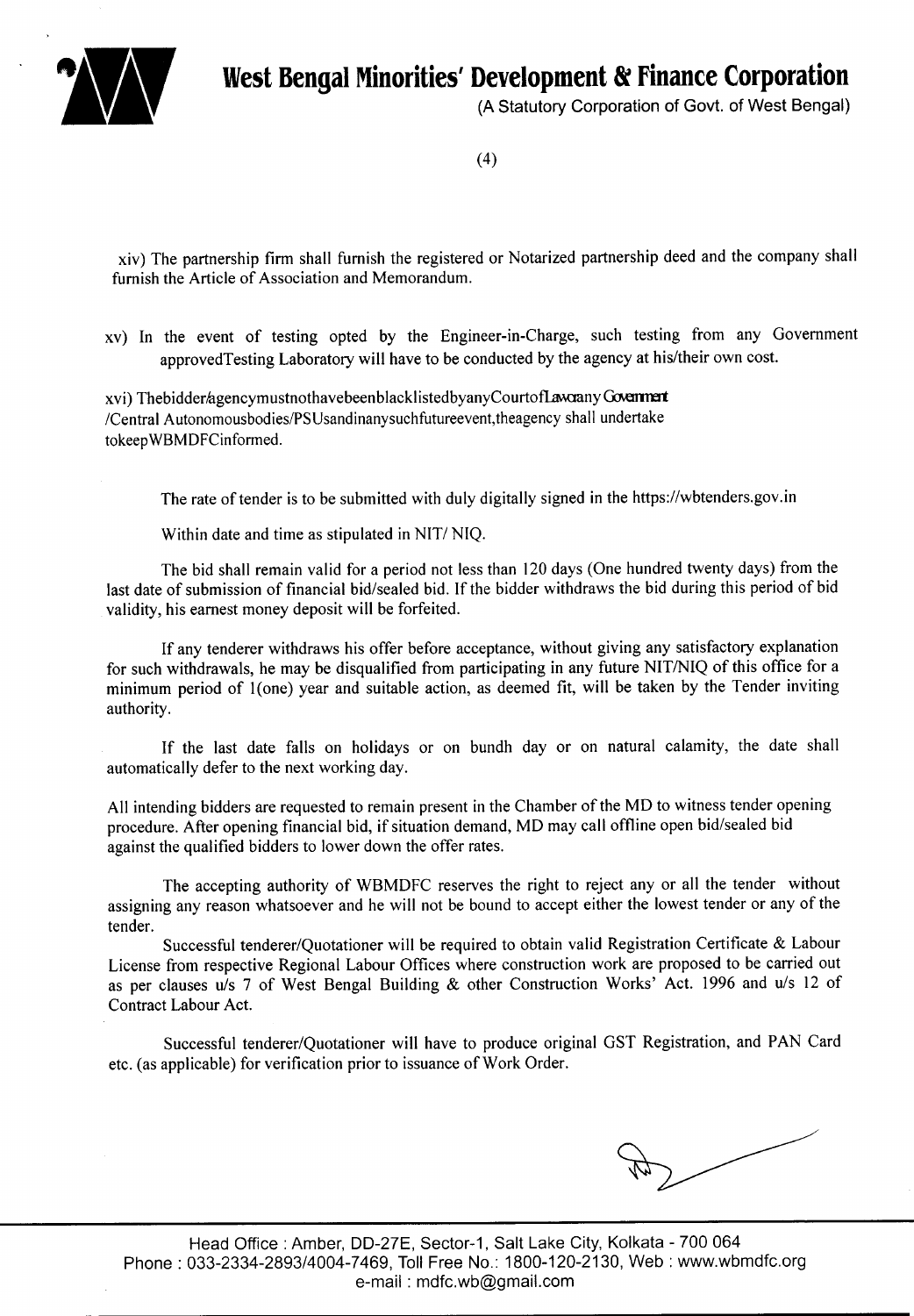



(A Statutory Corporation of Govt. of West Bengal)

(5)

#### Intending Bidders should be uploaded documents as per following:

- a) NIT /NIQ
- b) Form-I and Form-II (enclosed with this NIT/NIQ) on companies letter head must properly filled up, scanned and up- loaded.
- c) Submission ofdocuments regarding EMD.
- d)

| <b>SI</b>          | Category            | <b>Sub Category</b> | <b>Details</b>                                                                                        |
|--------------------|---------------------|---------------------|-------------------------------------------------------------------------------------------------------|
| N <sub>o</sub>     | Name                | <b>Description</b>  |                                                                                                       |
| $\boldsymbol{A}$ . | <b>CERTIFICATES</b> | <b>CERTIFICATES</b> | <b>1. GST REGISTRATION CERTIFICATE</b>                                                                |
|                    |                     |                     | 2. PAN                                                                                                |
|                    |                     |                     | 3. P TAX (CHALLAN) (2021-22)                                                                          |
|                    |                     |                     | 4. IT-SARAL for ASSESMENT YEAR (2021-22)                                                              |
| В.                 | <b>COMPANY</b>      | <b>COMPANY</b>      | 1. PROPRIETORSHIP FIRM {TRADE LICENCE CHALLAN (2021-22)}                                              |
|                    | <b>DETAILS</b>      | <b>DETAILS1</b>     | 2. PARTNERSHIP FIRM                                                                                   |
|                    |                     |                     | {Registered or Notarized Deed of partnership Firm/ Article of Association &<br>Memorandum of company} |
|                    |                     |                     | 3. LTD. COMPANY{INCORPORATION                                                                         |
|                    |                     |                     | <b>CERTIFICATE, TRADE LICENCE CHALLAN(2021-22)</b>                                                    |
|                    |                     |                     | 4. SOCIETY (SOCIETY REGISTRATION COPY, TRADE LICENCE<br><b>CHALLAN(2021-22)&amp; BYE LAW}</b>         |
|                    |                     |                     | 5. REGISTERED POWER OF ATTORNEY of COMPANY or FIRM                                                    |
|                    |                     |                     | 6. APPLICATION (FORM-I&FROM-II)                                                                       |
| $\mathcal{C}$      | <b>CREDENTIAL</b>   | <b>CREDENTIAL1</b>  | SIMILAR NATURE OF WORK DONE & COMPLETION                                                              |
|                    |                     | <b>CREDENTIAL2</b>  | <b>CERTIFICATE WHICH IS APPLICABLE FOR ELIGIBILITY IN THIS</b><br><b>TENDER</b>                       |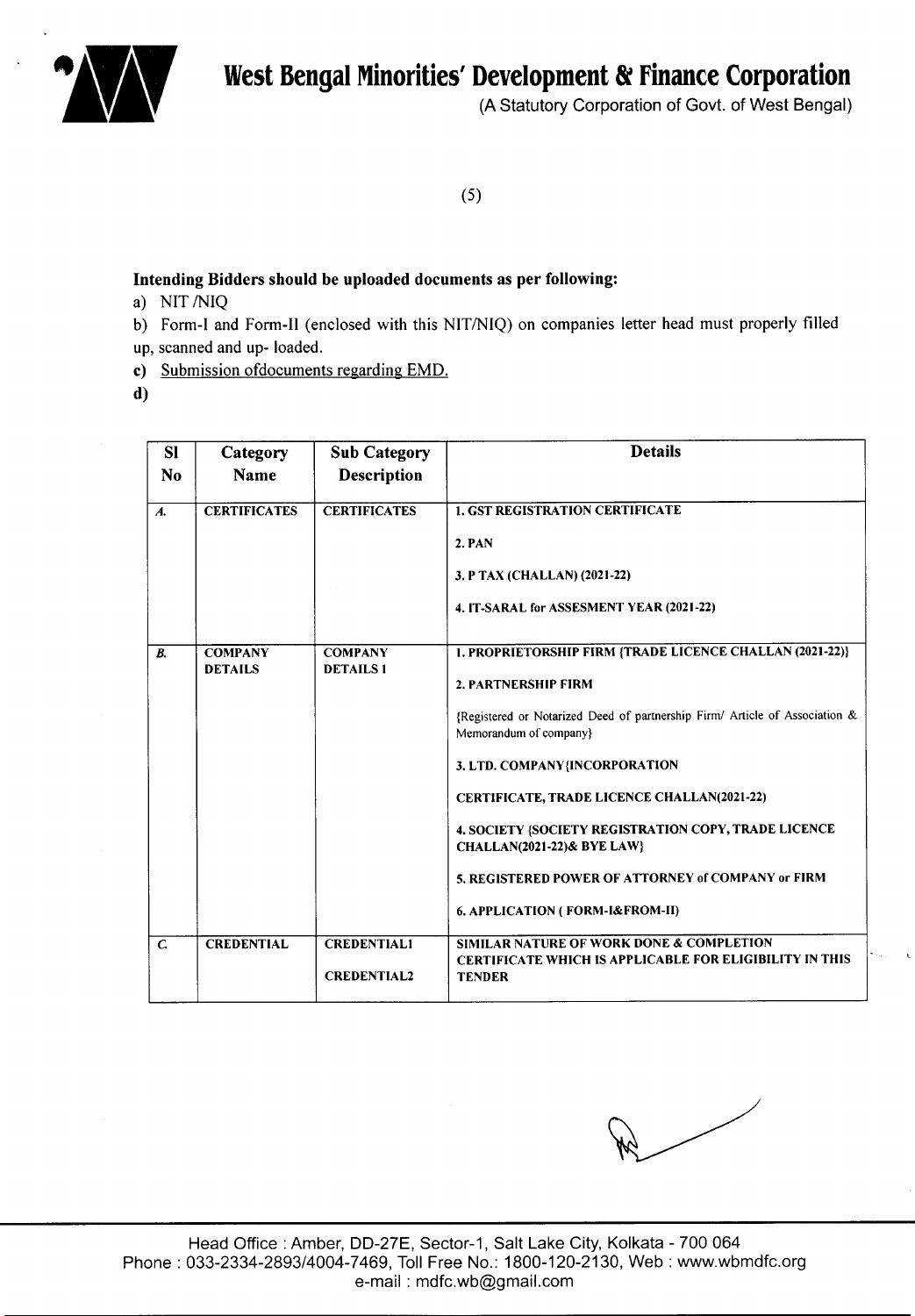



(A Statutory Corporation of Govt. of West Bengal)

# Important information's: DATE AND TIME SCHEDULE:

| Sl. No.        | <b>Particulars</b>                                                 | Date & Time              |
|----------------|--------------------------------------------------------------------|--------------------------|
| 1.             | Date of uploading of N.I.Q. Documents                              | 02.05.2022 at 5.00 P.M   |
| 2.             | Start of Documents downloading.                                    | 02.05.2022 at 5.00 P.M   |
| 3.             | Start of Bid submission.                                           | 02.05.2022 at 6.00 P.M   |
| 4.             | Last date of Documents downloading                                 | 24.05.2022 at 3.30 P.M   |
| 5.             | Last date of Bid submission.                                       | 24.05.2022 at 3.30 P.M   |
| 6.             | Date of opening of technical Bid.                                  | 27.05.2022 at 4.00 P.M   |
| 7 <sub>1</sub> | Date of publication of list for technically qualified<br>Bidders.  | To be informed later on. |
| 8.             | Date, time and Place for opening of Financial<br>Proposal (Online) | To be informed later on. |

# LOCATION OF CRITICAL EVENT.

| 700064. | <b>BID OPENING</b> | At the Office of the Managing Director, West Bengal<br>Minorities' Development & Finance Corporation,<br>"AMBER" DD-27E, Sect-I, Salt Lake City, Kolkata- |
|---------|--------------------|-----------------------------------------------------------------------------------------------------------------------------------------------------------|
|---------|--------------------|-----------------------------------------------------------------------------------------------------------------------------------------------------------|

The intending Quotationer are required to quote their rateswith the attached priced schedule.

Agency/Bidder shall have to comply with the provisions of (a) the Contract Labour (Regulation Abolition) Act. (b) Apprentice Act. 1961 and (c) Minimum Wages Act, 1948 or the Notification thereof or any other laws relating to and the Rules made there under and order issued from time to time.

During scrutiny, if it comes to the notice of the Tender Inviting Authority that the credentials or any other documents are incorrect/manufactured/fabricated or incomplete in any respect then the Tenderer will be out rightly rejected without any prejudice.

Before issuance of the WORK ORDER, the Tender Inviting Authority may verify the original credential and other documents of the lowest tenderer if found necessary. In case, if it is found that the documents submitted by the lowest tenderer is either manufactured or false; the work order shall automatically be stand cancelled and legal action as per prevailing rules shall be taken.

Accepted tenderer will have to purchase necessary tender documents as per notification No. 452- A/PW/01l0C-351l0, Dated. 25.07.2011 of PWD and make an agreement in non-judicial stamp paper Rs. 100/-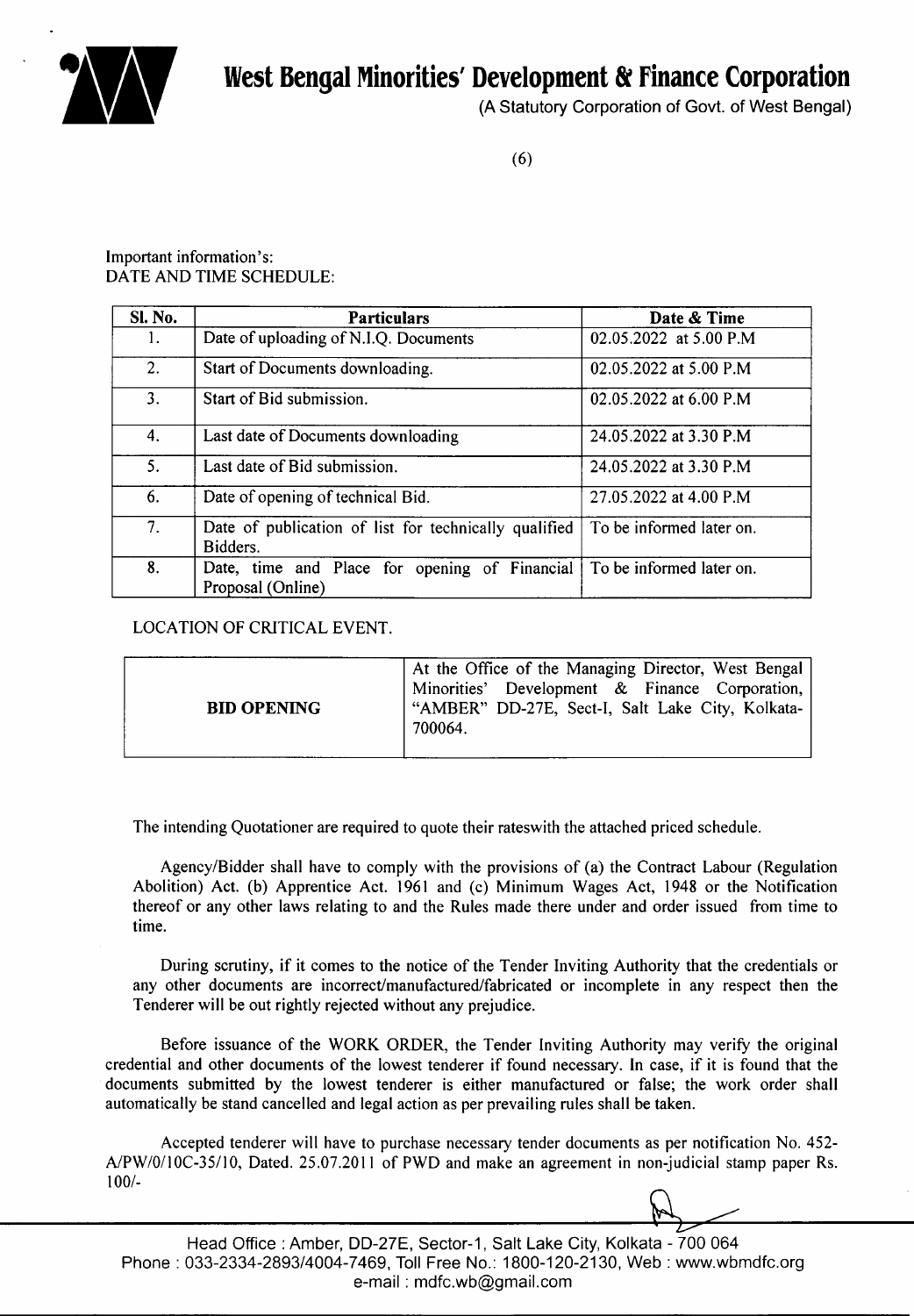

(A Statutory Corporation of Govt. of West Bengal)

(7)

During evaluation the committee may summon of the tenderers and seek clarification / information or additional documents or original hard copy of any of the documents already submitted and if these are not produced within the stipulated time frame, their proposals will be liable for rejection.

#### The Earnest Money may be forfeited -

In case of a successful Bidder, if the Bidder fails within the specified time limit to Sign the agreement.

#### *Financial proposal*

The financial proposal should contain the following documents in one cover (folder) i.e. Bill of quantities (BOQ) the Agency/Bidder is to quote the rate (percentage above/ Below/ At par) online through computer in the space marked for quoting rate in the BOQ.

Only downloaded copies of the above documents are to be uploaded virus scanned  $\&$ Digitally Signed by the Agency/Bidder.

#### 1. Penalty for suppression / distortion of facts

Submission of false document by tenderer is strictly prohibited  $\&$  if found action may be referred to the appropriate authority for prosecution as per relevant IT Act with forfeiture of earnest money forthwith.

#### 2. Opening of Financial Bid:

- 1) Financial proposals will be open by the Managing Director, WBMDFC along with/ or his authorized representative electronically.
- 2) After opening of Financial Bid, if situation demands, Managing Director, WBMDFC may call off-line open Bid among the Qualified Bidders to lower down the rate if required. So all qualified Bidders are requested to remain present in the Chamber of the Managing Director, WBMDFC. On that day at the time of opening the financial bid.

No objection in this respect will be entertained raised by any Bidders who will be present during opening of tender, or from any Bidder who will be absent at the time of opening of tenders.

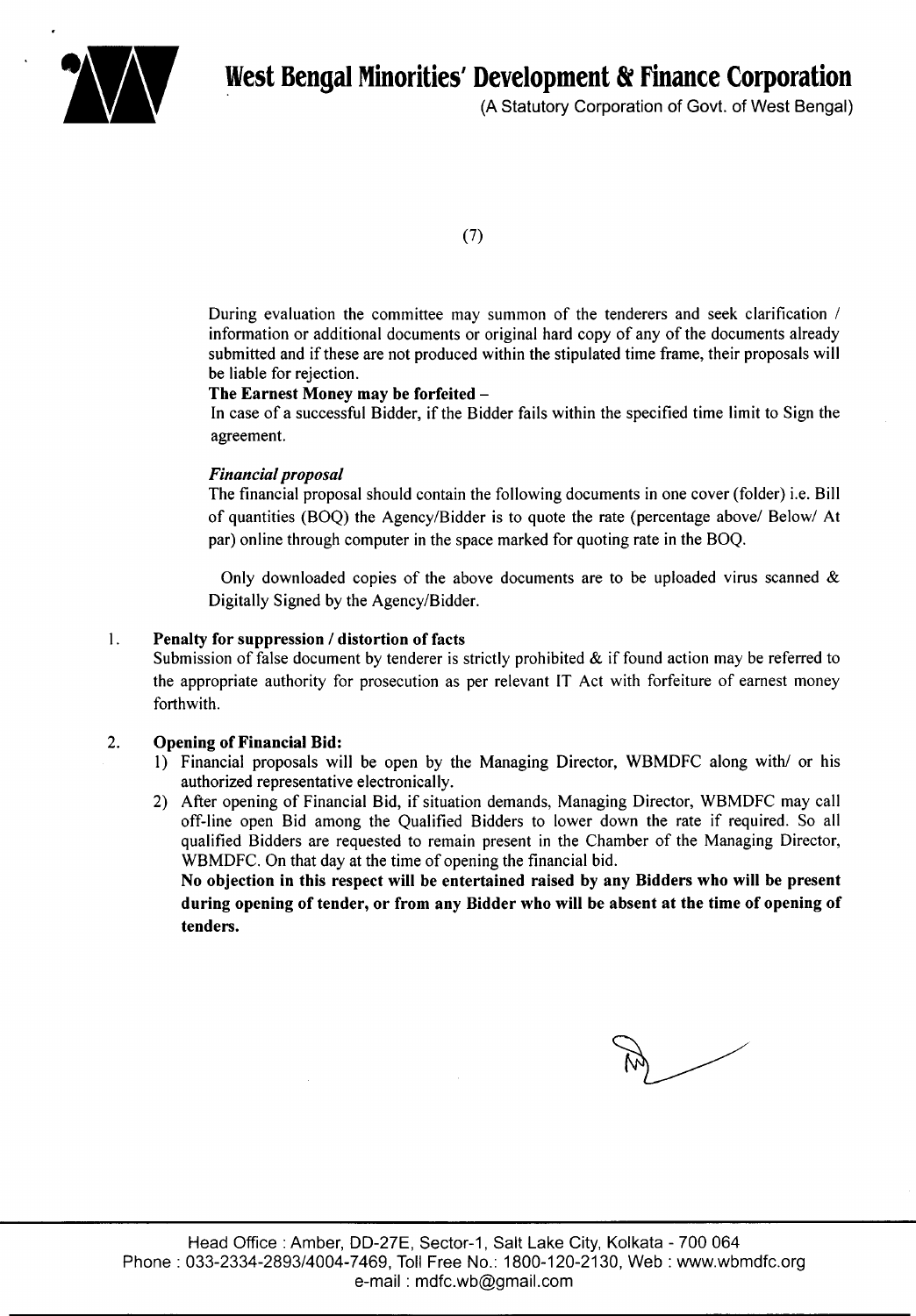

(A Statutory Corporation of Govt. of West Bengal)

(8)

# GENERAL TERMS & CONDITION

- 1. After completion of work, the agency will furnish as-built drawings (2 sets) at his own cost.
- 2. The Agency/Bidder will be permitted to work 7 days in a week round the clock subject to approval of Corporation (WBMDFC).
- 3. No idle labour charges will be entertained at any circumstances.
- 4. The Agency/Bidder shall procure the best available materials as specified in tender schedule confirming to the relevant BIS standard and all materials to be used in work shall duly be approved by the Engineer in-Charge.
- 5. No secured advance on materials is admissible.
- 6. No mobilisation in advance is admissible under this contract.
- 7. Necessary safety and security measure (viz. uses of safety belt, nets, helmets etc) to the workers are to be given by the tenderer at his own cost.
- 8. 8% of the bill amount including Earnest money shall be kept as retention money which will be converted to security deposit.
- 9. 100% retention money shall be refunded after three years from virtual completion of work satisfactory.
- 10. All statutory deduction of taxes as applicable as per rule will be deducted from the agency's bill.
- 11. 1% labour welfare cess as per construction workers, will be deducted from agency's bill.
- 12. Rate should be quoted inclusive of all Taxes and charges.
- 13. Payment will be made on the basis of actual measurement of the work executed as per specification (BOQ) and terms of contract.
- 14. The time allowed for completion of work as mentioned in the tender shall be strictly observed by the AgencylBidder and shall be reckoned from the date on which the order to commence work is given to the AgencylBidder. The work throughout the stipulated period of the contract be proceeded with all the due diligence (time being deemed to be of the essence of the contact on the part of the Agency/Bidder) In the event of the Agency/Bidder failing to commence or finish the work within the due date as per work programme submitted before execution of work, he shall be to liable to pay as compensation an amount equal to the one percent as per estimated value of tender or such smaller amount as fixed by the Corporation for every week delay all the work remains un-commenced or un-finished after the stipulated due date.
- 15. In case the work is deliberately suspended for more than half month due to fault of the agency, his security deposit as constituted or earnest money will be forfeited by the Corporation, and the agency will be black listed from participating in tender/quotation for at least 3 years.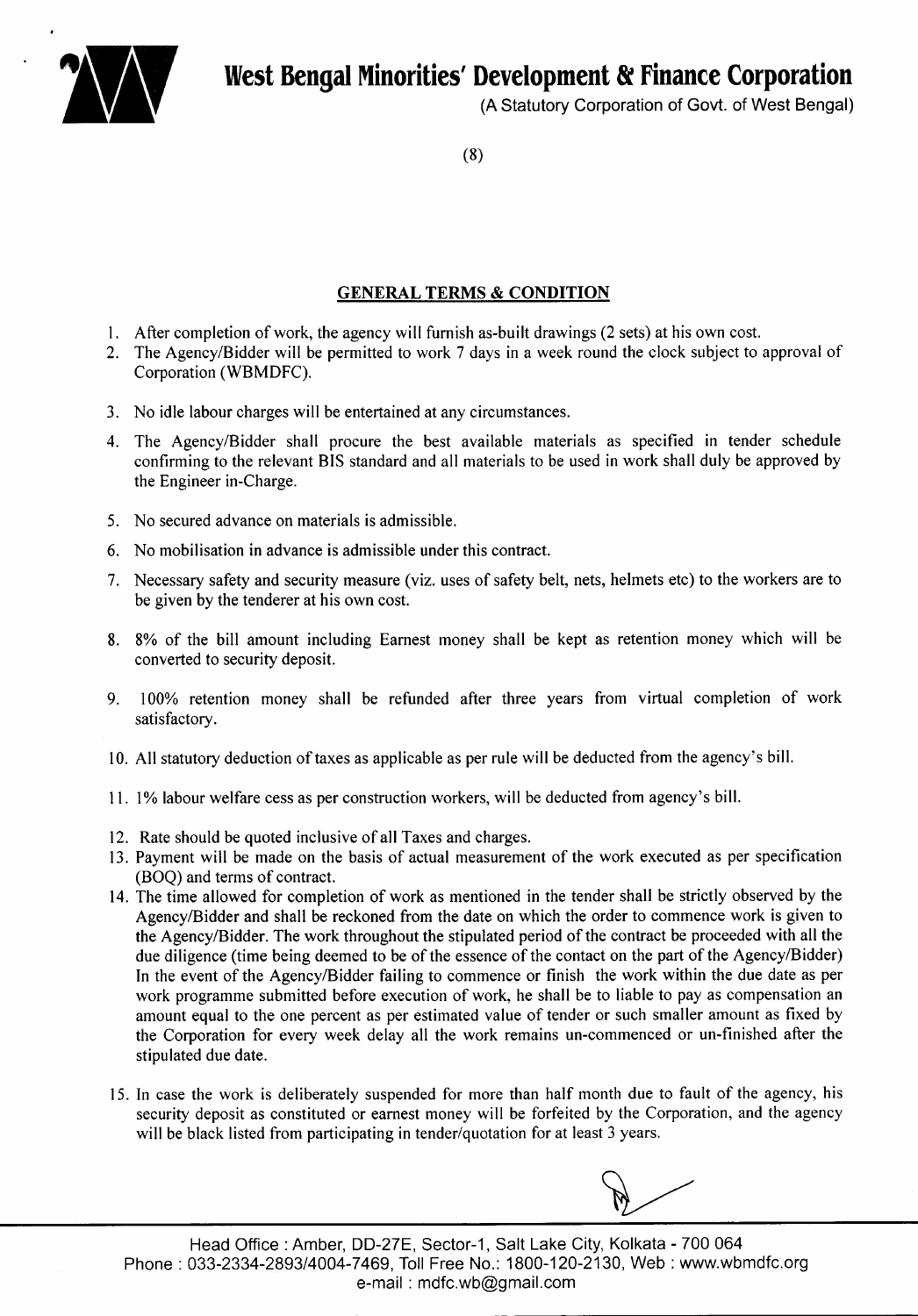

#### (A Statutory Corporation of Govt. of West Bengal)

(9)

- 16. The AgencylBidder will be liable to maintain the work at the appropriate service level to the satisfaction of the Engineer-in Charge at his own cost for the entire security period from the date of completion. If any defect/damage is found during the period as mentioned above, the Agency/Bidder shall make the same good as per contract otherwise, penal action against the Agency will be imposed by the Corporation as deemed fit. The quantity of various items are approximate and may vary as per site condition and decision of WBMDFC. The agency will have to quote its rate considering the above aspect.
- 17. Liability period of maintenance of the Agency/Bidder is 36 months from the day of virtual completion of the said work as certified by the authority and within this period if any defect is found in any item it must be rectified or replaced by the agency at his own cost.
- 18. If the Agency/Bidder fails to do any rectification/replacement as suggested by the authority, the Corporation shall be entitled to carry out such work by his own work men or by other Agency/Bidder. In such cases necessary expenditure would be deducted from the security deposit of the prime agency.
- 19. No price escalation will be allowed during period of construction.
- 20. Agency/Bidder shall take every precaution to protect against damage breakage or pilferage of any material of Corporation and if such happened that will be borne by the Agency/Bidder.
- 21. All quantity of the items are approximate/variable. No such claim of the AgencylBidder will be entertained if anyone item or more than one item is not executed as per site condition or as per decision of the Corporation.
- 22. Excess quantity of work may be carried out subject to approval of the Corporation.
- 23. Any additional item of work if required by the authority shall be evaluated at the rate set out in the contract and if the contract does not contain any rate applicable for extra or additional work, the suitable price shall be taken from the PWD schedule (WB) as far as practicable. If there is no similar item in PWD schedule of rates, the item rates to be derived as per current market price as per satisfaction of the authority, and the agency has to do such extra/additional work on the determined rate.
- 24. The agency will have to carry out his work in coordination with the work of other agency selected by WBMDFC to complete the work in scheduled time.

Enclose: Form-l & Form-2 and priced schedule.

Managing Director

Dated: 29.04.2022

#### No.1760-MDC/EPB-13

### **Copy forwarded for information and circulation** the:

- 1. Spl. Secretary, MA & ME Department, Govt.of West Bengal
- 2. Director, Directorate of Madrasah Education
- 3. General Manager, WBMDFC
- 4. Chief Accounts Officer, WBMDFC
- 5. Departmental website

Managing Director

No.1 760-MDC/EPB-13 **Copy forwarded for kind information to** the: Hon'ble Chairman, WBMDFC Secretary, MA & ME Department, Govt.of West Bengal

Dated: 29.04.2022

Managing Director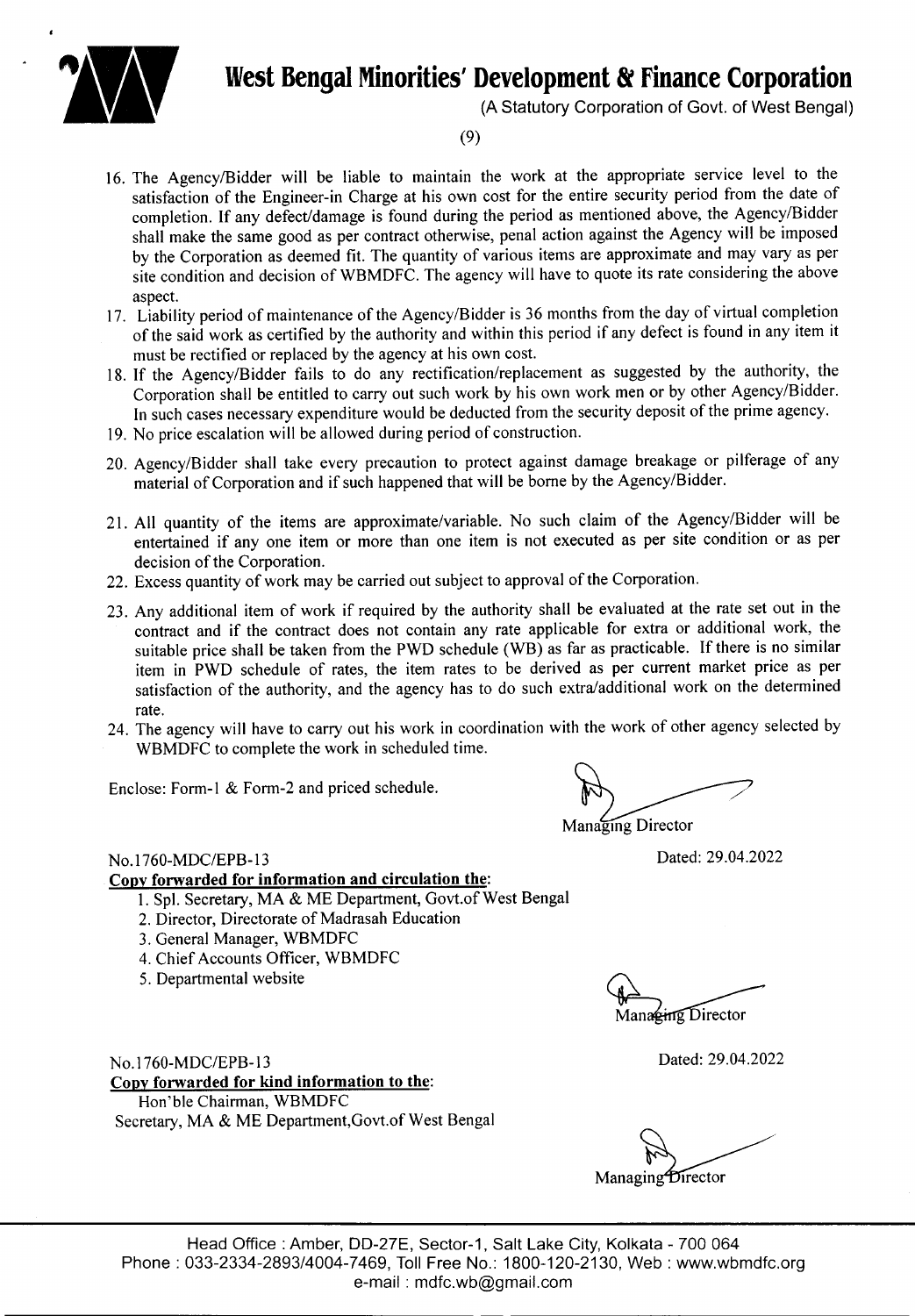| Si No          | <b>Item Description</b>                                                                                                                                                                                                                                                                                                                                                                                                                                                                                                                                                                                                                                                                                                                                      | Quantity   Unit |  |
|----------------|--------------------------------------------------------------------------------------------------------------------------------------------------------------------------------------------------------------------------------------------------------------------------------------------------------------------------------------------------------------------------------------------------------------------------------------------------------------------------------------------------------------------------------------------------------------------------------------------------------------------------------------------------------------------------------------------------------------------------------------------------------------|-----------------|--|
| 1              | SITC of: IP Unified Business Communication System with all necessary power accessories:<br>EPBAX system with line: 8PNT(Minimum) No; Extension: 30ISDN PRI, 60 SIP Extensions License, Expendable up to 500 SIP Extensions with<br> all necessary power accessories; Other Features; Hotline, Live call supervision, Auto Call Back, Automatic Call, Disconnector, Auto Redial ,<br>Call Splitting, Call Conference, Direct Inward Dialing, External Call Forwarding, Executive/ Secretary etc. Make: Cisco, Unify, Avaya, NEC<br>Warranty: 03(Three) years onsite comprehensive OEM warranty with parts and service except force majeure.                                                                                                                   | 1               |  |
| $\overline{2}$ | SITC of POE SIP phone having minimum technical specification:<br>Graphical Display, Context Sensitive and Fixed Function Keys , Full Duplex Speakerphone with AEC, VAD,CNG, TLS/SRTP for voice Security,<br>Integrated PoE (802.3af),IPv6 Ready, PC and LAN Ports, LED for Incoming / Ongoing Call, MWI, Mute, Hold, Intuitive User Interface with<br>Icons and Soft keys, Caller ID with Name, Number, 2 x 10/100 Mbps LAN & PC Ports, 1 x RJ9 Handset Port,1 x RJ9 Handset Port, Local<br>Phonebook up to 1000 entries Black List, Call History: Dialed /Received/ Missed/Forwarded, Intelligent Search. Make:Cisco, Unify, Avaya,<br>NEC.<br>Warranty: 03 (Three) years onsite comprehensive<br>OEM warranty with parts and service except force majeure. | 40              |  |
| 3              | SITC of IP POE based Telephone Set with the following specification: minimum 4 with LED context-sensitive softkeyS, supports 16 with<br>LED Free-programmable keys, 10/100/1000 Mbits/s LAN connection (Ethernet with auto-sensing) interface support, Energy Efficient<br>Ethernet (IEEE 802.3az), Bluetooth V2. 1 BR/EDR (hands free profile, headset profile), Passive RFID tag, power over Ethernet (PoE, IEEE<br>802. af ), PoE Class 2, Connection option for Key module: Expansion upto 4 KM600 Key Module<br>Make: Unify,<br>Model: CP600/Equiv of Avaya/CISCO/NEC<br>Warranty:<br>03 (Three) years onsite comprehensive OEM warranty with parts and service except force majeure.                                                                   | 12              |  |

 $\langle \bullet \rangle$ 

 $R$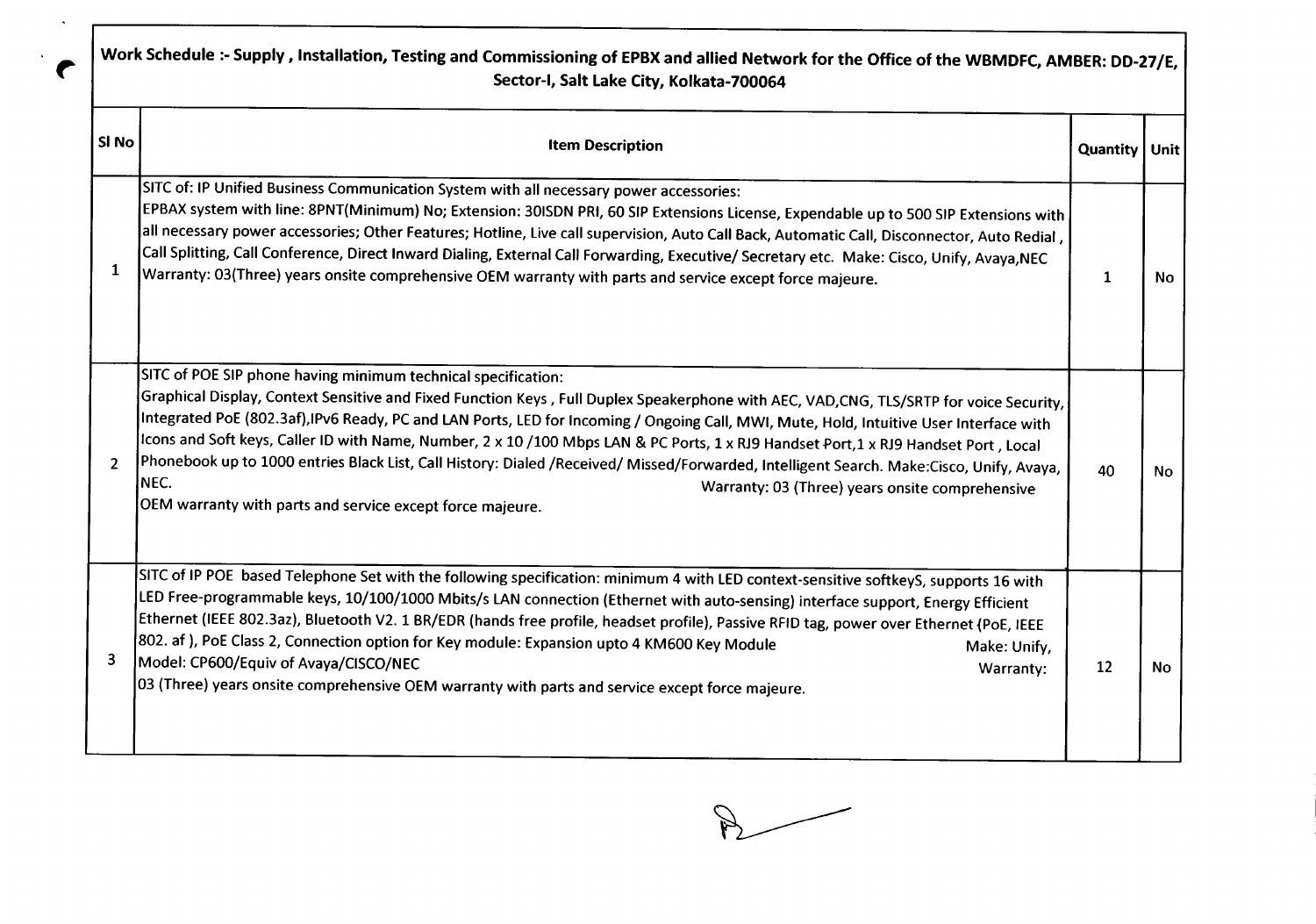| SI No | <b>Item Description</b>                                                                                                                                                                                                                                                                                                                                                                                                                                                                                                                                                                                                                                                                                                                                                                                                                                                                                                                                                                                                                                                                                                                                                                                                                                                                                                                                                                                                                                                                                                                                                                                                                                                                                                                                                                                                                                                                                                                                                                                                                                                                                                                                                                                                                                                                                                                                                                                                                                                                                     | Quantity   Unit |                  |
|-------|-------------------------------------------------------------------------------------------------------------------------------------------------------------------------------------------------------------------------------------------------------------------------------------------------------------------------------------------------------------------------------------------------------------------------------------------------------------------------------------------------------------------------------------------------------------------------------------------------------------------------------------------------------------------------------------------------------------------------------------------------------------------------------------------------------------------------------------------------------------------------------------------------------------------------------------------------------------------------------------------------------------------------------------------------------------------------------------------------------------------------------------------------------------------------------------------------------------------------------------------------------------------------------------------------------------------------------------------------------------------------------------------------------------------------------------------------------------------------------------------------------------------------------------------------------------------------------------------------------------------------------------------------------------------------------------------------------------------------------------------------------------------------------------------------------------------------------------------------------------------------------------------------------------------------------------------------------------------------------------------------------------------------------------------------------------------------------------------------------------------------------------------------------------------------------------------------------------------------------------------------------------------------------------------------------------------------------------------------------------------------------------------------------------------------------------------------------------------------------------------------------------|-----------------|------------------|
| 4     | SITC of Layer 2, PoE enabled, with PD: minimum 370 Watt (should have minimum 15.4 Watt per port), fully managed, 1 RU, GE Switch to<br>be operated on 200-240 V, 50 Hz supply, with perpetual license of OEM having minimum technical specification: a) 24x10/100/1000<br>Base- T Mbps PoE + enabled host ports (minimum); b) 4x1/10GE SFP port; c) Forwarding performance/stacking bandwidth/ backplane<br>speed (minimum) of 41.5 Mbps; d) Flawless operation with operating temperature up to 50 <sup>o</sup> C; e) DRAM and Flash RAM as per OEM; F)<br>Software support with IPv4 routing (542 routes), multicast routing (IGMP) including necessary software license; g) Minimum switching<br>capacity of 56Gbps; h) Number of VLAN Supported: 64 (minimum); i) Total number of MAC Address: 8,000 (Minimum); j) Minimum<br>Security: User privilege management and password protection, DoS attack defense, ARP attack defense, and ICMP attack defense,<br>Binding of the IP address, MAC address, interface, and VLAN, port isolation, port secutity, and sticky MAC, MFF, Backhole MAC address<br>entries, Limit on the number of learned MAC, addresses, 802.1x authentication and limit on the number of users on an interface, AAA<br>authentication, RADIUS authentication, HWTACACS authentication, and NAC, SSH v2.0, Hypertext Transfer protocol Secure (HTTPS), CPU<br>defense, Blacklist and whitelist; Access Security: DHCP Relay, DHCP Server, DHCP Snooping, DHCP Security; k) Others: Applicable<br> standards: IEEE 802.1p: CoS prioritization , IEEE 802.1Q VLAN tagging IEEE 802.1X port Access Control, IEEE 802.3: 10BASE-T, IEEE 802.3u:<br>100BASE-T, IEEE 802.3ab: 1000 BASE-T, IEEE 802.3z: 1000BASE-X, IEEE 802.3f: Power over Ethernet, IEEE 802.3at: Power over Ethernet<br>Plus, IEEE 802.3x: pause Frames/Flow Control, IEEE 802.1D: Spanning Tree Protocol, IEEE 802.1s: Multiple instances of Spanning Tree<br>Protocol (MSTP), IEEE 802.1w: Repaid reconfiguration of spanning Tree Protocol IEEE 802.3ad: Link Aggregation Control Protocol; I)<br>REGULATORY: RoHS, WEEE, IEC 61000-4-2: 2008, CISPR Class, ICES-003 Class A, UL, CSA 22.2, FCC,EN 300 386, CCC, ICES-003, CB. The<br>OEM should have 24x7 TAC support center with India toll free number reflected in official Website.<br>Make: Cisco, Aruba, Extreme, Juniper Model: C1000/Equiv<br>Warranty: 03 (Three) years onsite comprehensive OEM warranty with parts and service except force majeure. | $\overline{2}$  | <b>SET</b>       |
| 5     | SITC & Laying of PVC conduits (ISI marked) laying through surface with all accessories as required for the entire system with all OEM<br>accessories (Quality: MMS; Ø=25mm)<br>Make Precision, Presto Plast, Supreme, Quality: ISI.<br>Warranty 03 (Three) years onsite comprehensive OEM warranty with parts and service except force majeure.                                                                                                                                                                                                                                                                                                                                                                                                                                                                                                                                                                                                                                                                                                                                                                                                                                                                                                                                                                                                                                                                                                                                                                                                                                                                                                                                                                                                                                                                                                                                                                                                                                                                                                                                                                                                                                                                                                                                                                                                                                                                                                                                                             | 180             | <b>RM</b>        |
| 6     | SITC of Networking Horizontal unArmoured Cable, 1000Base-T (Gigabit Ethernet), 100Base-T (Fast Ethernet),10Base-T (Ethernet),1-250<br>MHz (Minimum), Category 6, 4-Pair, U/UTP, 23 AWG solid bare copper conductors with FEP insulation,polyester separator, LSZH OUTER<br>sheath COVER as to standard of ISO/IEC 11801Ed. 2.0, EN 50173-1 and TIA/EIA 568C,<br>Make: Legrand, R & M, Tyco, Commscope<br>Warranty: 03(Three) years onsite comprehensive OEM warranty with parts and service except force majeure.                                                                                                                                                                                                                                                                                                                                                                                                                                                                                                                                                                                                                                                                                                                                                                                                                                                                                                                                                                                                                                                                                                                                                                                                                                                                                                                                                                                                                                                                                                                                                                                                                                                                                                                                                                                                                                                                                                                                                                                           | 610             | Mtr <sub>1</sub> |
| 7     | SITC of Indoor I/O port adpater RJ45/RJ11 with GI box and Single face cover plate etc<br>Make: Legrand, R & M, Tyco, Commscope<br>Warranty: 03 (Three) years onsite comprehensive OEM warranty with parts and service except force majeure.                                                                                                                                                                                                                                                                                                                                                                                                                                                                                                                                                                                                                                                                                                                                                                                                                                                                                                                                                                                                                                                                                                                                                                                                                                                                                                                                                                                                                                                                                                                                                                                                                                                                                                                                                                                                                                                                                                                                                                                                                                                                                                                                                                                                                                                                 | 52              | No               |

┱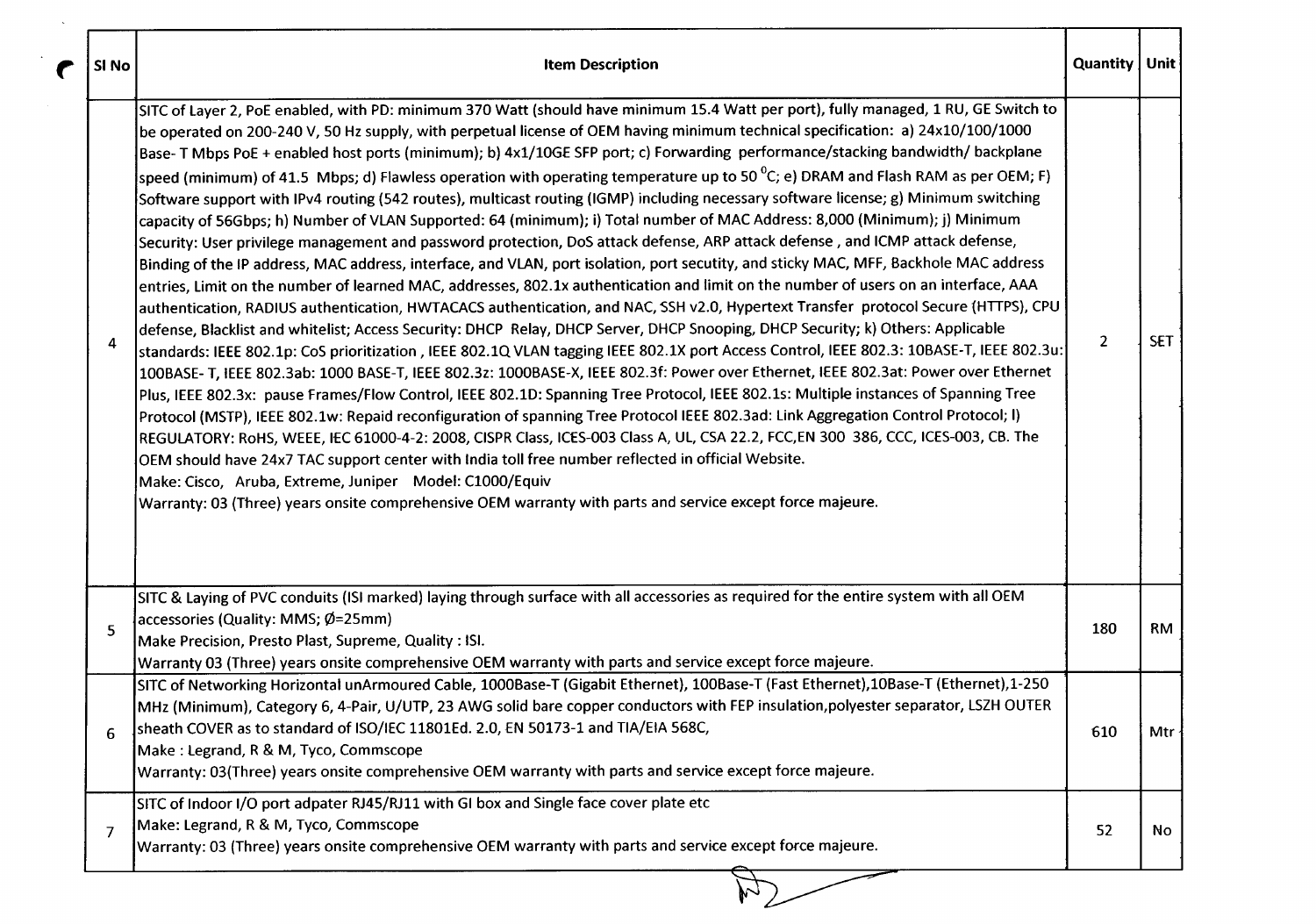| SI No           | <b>Item Description</b>                                                                                                                                                                                                                                                                                                                                                                                    | Quantity   Unit  |           |
|-----------------|------------------------------------------------------------------------------------------------------------------------------------------------------------------------------------------------------------------------------------------------------------------------------------------------------------------------------------------------------------------------------------------------------------|------------------|-----------|
| 8               | SITC of CAT 6 F/UTP 24 Port Modular fully loaded patch Panel ISO 11801 AMD 1 Class EA TIA-568-C.2 Cat 6 ANSI/EIA-1069-A IEC 60603-7<br>Make: Legrand, R & M, Tyco, Commscope<br>Warranty: 03 (Three) years onsite comprehensive OEM warranty with parts and service except force majeure.                                                                                                                  | $2^{\circ}$      | <b>No</b> |
| 9               | SITC of PATCH CHORD Category 6 4-Pair, F/UTP, Horizontal cable, 23 AWG solid bare copper conductors WITH RJ45 CONNECTOR AT<br><b>BOTH END 1 MTR LENGTH,</b><br>Make: Legrand, R & M, Tyco, Commscope Warranty: 03 (Three) years onsite comprehensive OEM warranty with parts and service<br>except force majeure.                                                                                          | 52               | <b>No</b> |
| 10 <sup>1</sup> | SITC of PATCH CHORD Category 6-4-Pair, F/UTP, Horizontal cable, 23 AWG solid bare copper conductors WITH RJ45 CONNECTOR AT<br><b>BOTH END 2 MTR LENGTH,</b><br>Make: Legrand, R & M, Tyco, Commscope<br>Warranty: 03 (Three) years onsite comprehensive OEM warranty with parts and service except force majeure.                                                                                          | 52               | No.       |
| 11              | SITC of WALL Mounted Cross Connect Equipments Network Rack<br>12U x 600 x 500 Rack - Front Glass Door with Cam Lock - Fan Unit of 90 CFM / 230 Volt - 1no - 6 Way 5A PDU, along with input Cable -<br>1no. Hardware packet of 20-3 No.,<br>Make: Tata, Vertiv, Netrack, Valrack, Rittal, APW,<br>Warranty: 03 (Three) years onsite comprehensive OEM warranty with parts and service except force majeure. | $\mathbf{1}$     | <b>No</b> |
| 12              | SITC of 10Gb Duplex Single mode 50/125 OM3 LSZH Armoured Fiber Patch Cable, SC-SC/SC-LC/LC-LC as per sites requirements - 3 MTR<br>Make: Legrand, R & M, Tyco, Commscope<br>Warranty: 03 (Three) years onsite comprehensive OEM warranty with parts and service except force majeure.                                                                                                                      | 4                | <b>No</b> |
| 13              | SITC of 1G Base SR Single Mode modular and field replaceable SFP module of same rating of Ethernet Switch & OEM<br>Make: Juniper, Extreme, Aruba, Netgear<br>Warranty: 03 (Three) years onsite comprehensive OEM warranty with parts and service except force majeure.                                                                                                                                     | $\boldsymbol{4}$ | No        |

 $R$